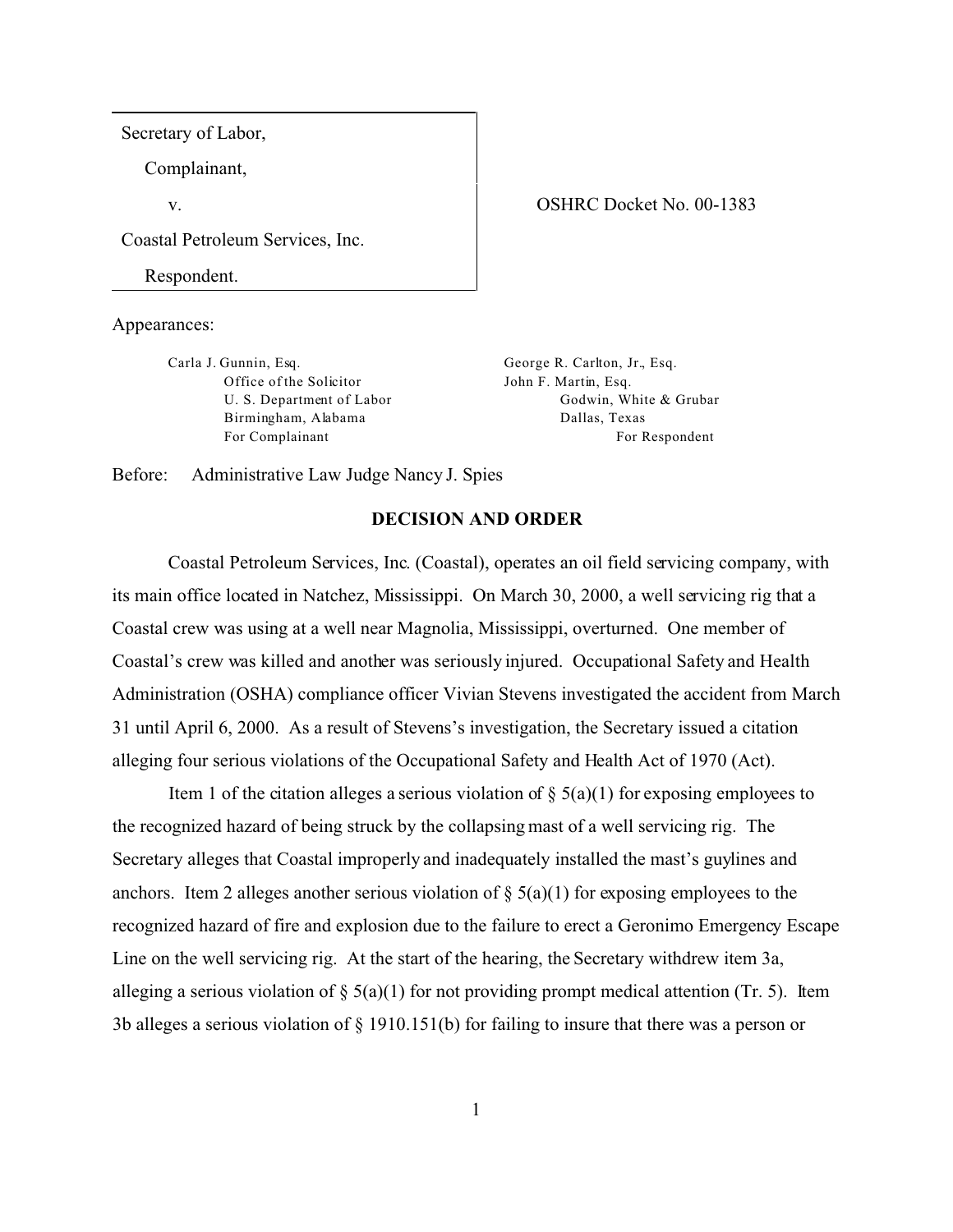persons adequately trained to render first aid when there was not a hospital, clinic, or infirmary near the worksite.

Coastal contests each of the cited items. A hearing was held in this matter on January 24, 2001, in Jackson, Mississippi. For the reasons stated below, it is determined that the Secretary failed to prove the  $\S$  5(a)(1) violations alleged in items 1 and 2 but established the violation alleged in item 3b.

## **Background**

On March 29, 2000, Coastal sent a crew to an oil well (referred to as "the Allen well") located off Terry Creek Road near Magnolia, Mississippi, to perform routine well servicing. Coastal planned to pull the tubing out of the wellbore, inspect it, and replace any faulty or broken tubing (Tr. 113). Coastal's crew, which consisted of Kenneth Reese, rig operator Robbie Campbell, and floor hand Booker T. Jones, took a 1977 Wilson Mogul 42 Well Serving Rig with them to the site (Tr. 114). Supervisor Gary Randall was also present on March 29, but was not at the site on March 30, the day of the accident (Tr. 16).

The Wilson rig is a truck-mounted rig with a mast (or derrick) that can telescope to a height of 96 feet. At the top of the mast is the crown. Approximately three-quarters of the way down the mast is the racking board (also "monkeyboard" or "derrickman's platform"). At the base of the rig is the worker's platform or floor (Exh. C-1; Tr. 11-12, 35). Coastal's crew "spidered" the rig, meaning they rigged guylines (also referred to as "guy wires" and "guys" at the hearing) from the rig to the ground. The crew then "killed" the well by circulating salt water through it. According to Coastal, this eliminated the possibility that any flammable substance would flow out of the well while the crew was servicing it (Tr. 145-146, 160).

The next day, the crew began working at approximately 8:30 a.m. Jones was working on the floor of the rig by the well. He heard "something make a funny sound, like a sledgehammer hitting the derrick" (Tr. 174). The rig began to topple over. Jones and Campbell managed to exit the rig and run out of the path of the falling rig, although Campbell sustained a broken leg. Reese, who had been working on the racking board, was trapped beneath the overturned derrick of the rig and sustained fatal injuries (Tr. 35, 175-176).

2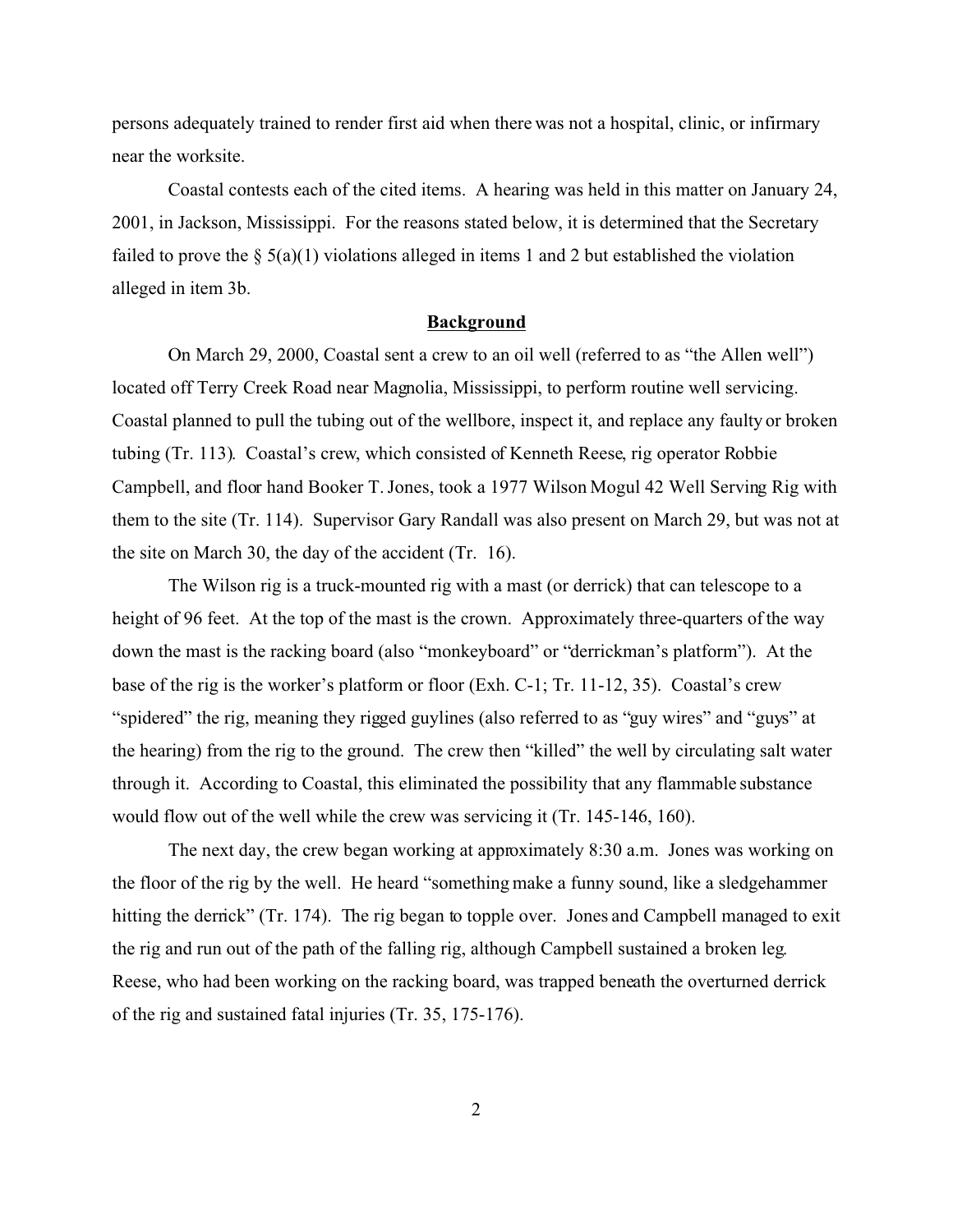# **The Citation**

## **Item 1: Alleged Serious Violation of § 5(a)(1)**

The Secretary alleges that Coastal committed a serious violation of  $\S$  5(a)(1), which provides:

Each employer shall furnish to each of his employees employment and a place of employment which are free from recognized hazards that are causing or are likely to cause death or serious physical harm to his employees.

In order to establish a  $\S$  5(a)(1) violation, the Secretary must prove that:

(1) a workplace condition or activity presented a hazard, (2) the employer or industry recognized it, (3) it was likely to cause serious physical harm, and (4) a feasible and useful means of abatement existed by which to materially reduce or eliminate it.

*Kokosing Construction Co. Inc.,* 17 BNA OSHC 1869, 1872 (No. 92-2596, 1996).

The citation alleges that Coastal's employees were exposed to the:

Hazard of being struck by collapsing structure of the mast (derrick) of a well service rig resulting from improperly and inadequately installed mast foundation, guylines and anchors on or about March 30, 2000, at the Allen well location off Terry Creek Road, near Magnolia, MS, when the employer did not follow the manufacturer's recommended specifications for the placement of the mast foundation, and safe guying of the mast to ensure adequate anchorage of the Wilson Mogul 42 Workover Rig, SN 10498, while employees performed work on the rig floor and the pipe racking board.

The Secretary contends that Coastal violated  $\S$  5(a)(1) by failing to follow the manufacturer's specifications regarding the guying pattern and the use of anchors when setting up the well servicing rig. Coastal argues that it rigged and anchored the guylines in accordance with the manufacturer's specifications.

### **Guylines**

The Secretary introduced a copy of a section of the American Petroleum Institute's (API) recommendations to the oil well service industry regarding guylines and anchors (Exh. C-4; Tr. 23). Coastal objects that the Secretary offered a copy of the 1981 edition of API Recommended Practice (RP) 54, which has been superseded twice since its publication. Coastal contends, "An outdated, superseded twenty-year-old Recommended Practice obviously cannot constitute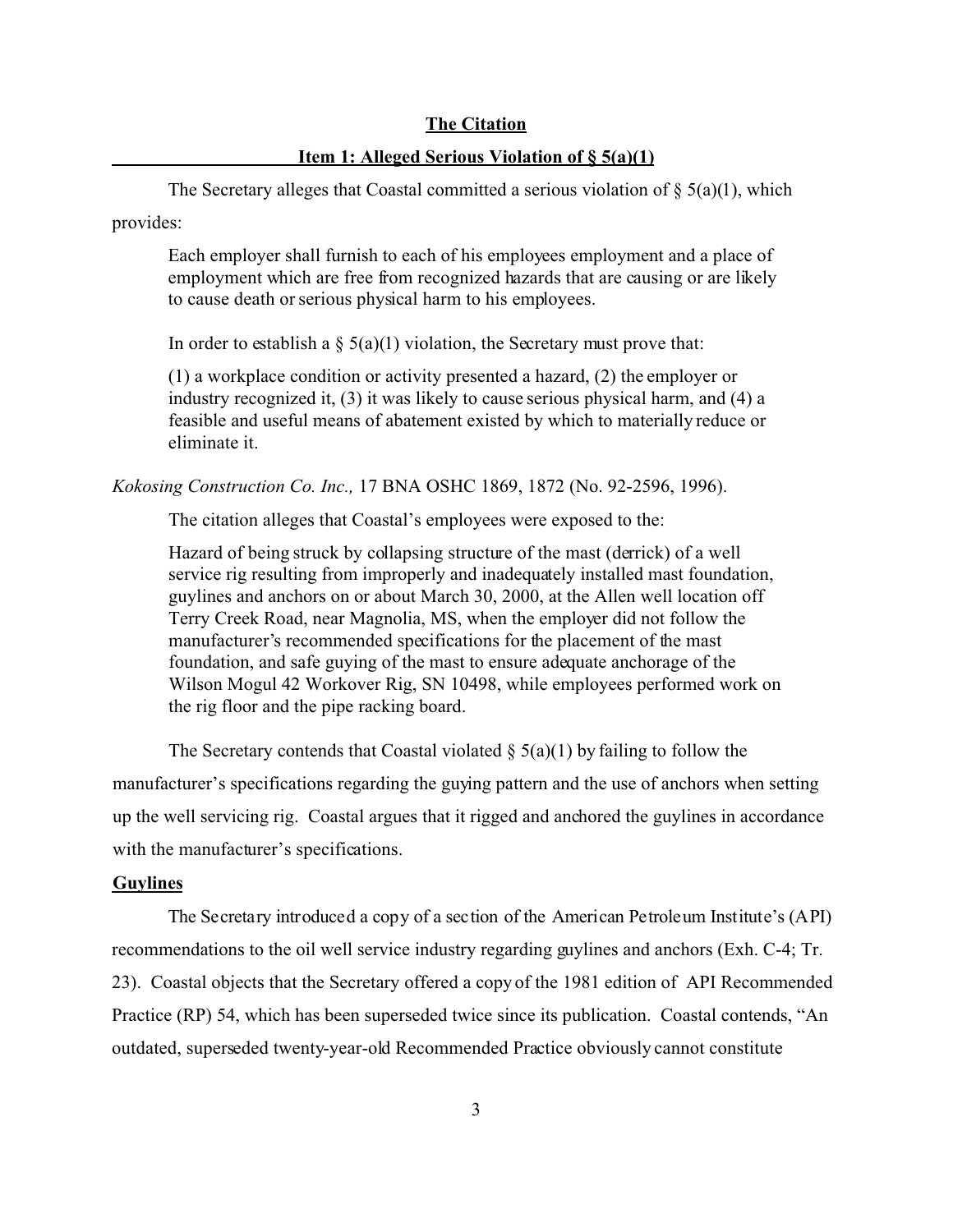evidence of what the industry *currently* recognizes as a hazard in 2000 or 2001" (Coastal's brief, p. 6, emphasis in original). However, Coastal has not shown that the current edition of the API Recommended Practice changes the recommended practices relied upon by the Secretary. Furthermore, the section adduced by the Secretary, API RP 54 § 8.4.3, merely refers the employer to the manufacturer's specifications (Exh. C-4):

**8.4.3** The guying system for derricks and masts should be constructed in accordance with manufacturer's guying specifications.

The Secretary introduced a copy of the manufacturer's specification taken from a manual for a Wilson rig model different than the one at issue here. The manual states (Exh. C-9):

The proper way to guy the mast is shown on the plates on the mast. (see drawings A-53641 and A-53642, appendixes I & II) Wilson masts are of the leaning type and must be guyed for overturn stability to carry their full hook load. Use of wind guys are necessary. Guys from the bottom of the racking board (as shown on the above mentioned plate) are required to stabilize the racking board, and provide overturn stability.

Exhibit C-7 is presumably a copy of one of the plates referred to above. It states "Manufactured by WILSON MANUFACTURING CO." and contains two diagrams--a side view of the well servicing rig and an overhead view, both with the guylines in place. The side view of the rig shows four guylines attached to the rig. Two of the guylines, running from the crown of the rig to the ground, are labeled as "A" lines. The third guyline running from the crown to the ground is labeled as "C." The fourth guyline runs from the racking board to the ground, and is labeled "B." The overhead diagram shows six guylines attached to the rig. Four "A" guylines run from the crown to the ground, and two "B" guylines run from the racking board to the ground. A table on the plate categorizes the guylines (Exh. C-7):

| NO. | <b>DESCRIPTION</b> | POUNDS MINIMUM |
|-----|--------------------|----------------|
|     | Crown to Ground    | 32,000         |
| B   | Racking Board Guys | 25,000         |
|     | Load Guys          | 40,000         |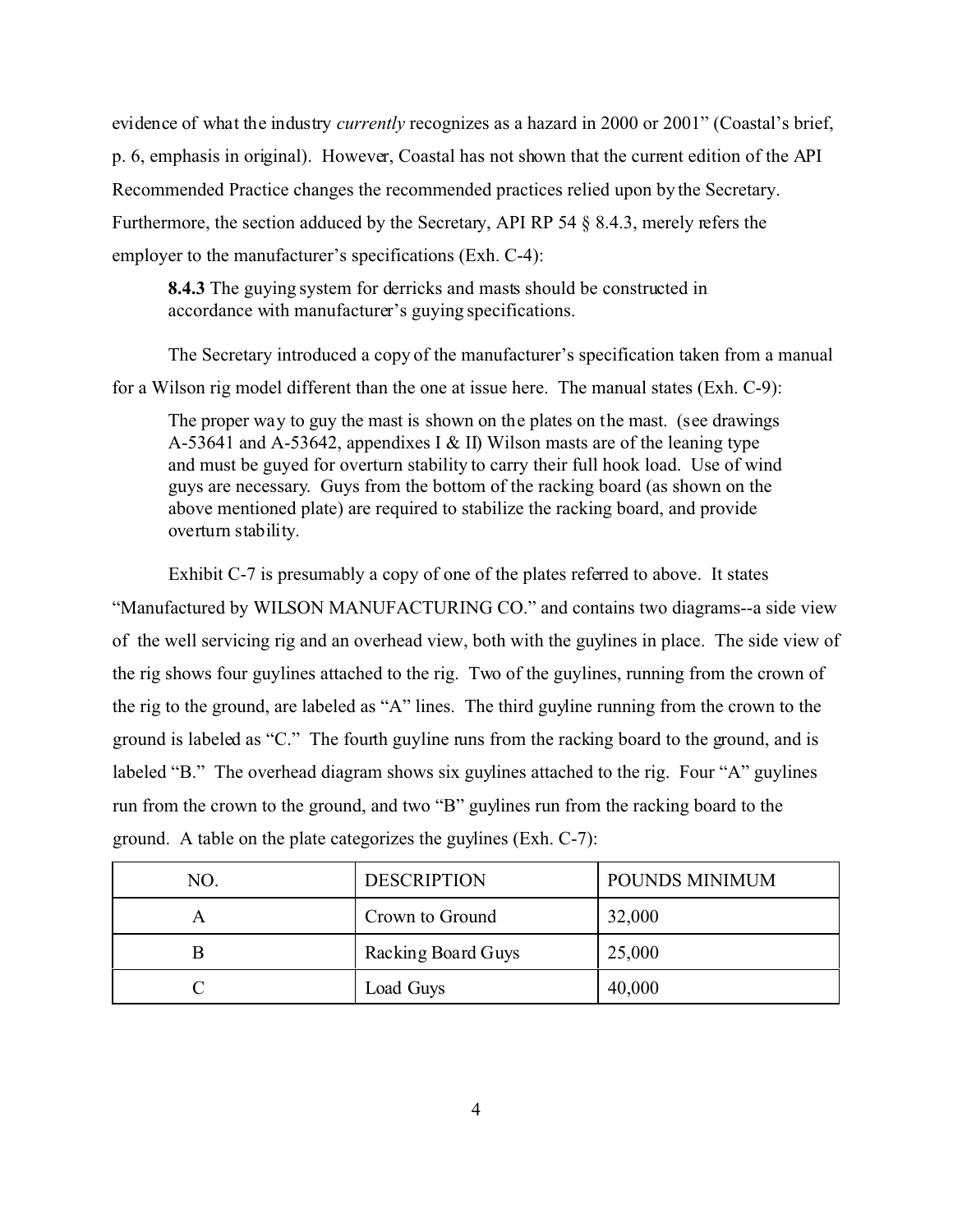Stevens testified that she copied Exhibit C-7 "from a manual that we had in the [OSHA] area office" (Tr. 30). Counsel for the Secretary stated that Exhibit C-7 was not the manufacturer's specifications for the particular Wilson rig that overturned in the present case, but was being introduced as "a guideline of the typical guying that is recommended by the manufacturer in the API standards" (Tr. 32). Stevens stated that there was no plate similar to the one copied in Exhibit C-7 on the mast of Coastal's Wilson rig (Tr. 34). Although Stevens and counsel for the Secretary asserted at different times that the manual found in the OSHA area office and Coastal's manual were identical (Tr. 31, 37), Stevens clarified that they were not, in fact, the same manual (Tr. 37-38): "[Coastal's president] Newman had actually two additional drawings that correspond to this placement. They were large fold-out drawings, and we discussed the anchor placement, the use of four anchors in different zones."

Coastal's Wilson rig differed from the one referenced in Exhibit C-7 in mast height and in the location of the derrick platform (Tr. 60). Stevens conceded that the derrick weight and the hook load of Coastal's rig were both "considerably lower" than those listed in Exhibit C-7 (Tr. 63). Despite the acknowledged differences between Coastal's Wilson rig and the rig for which Exhibit C-7 was drafted (and despite the fact that the Secretary made no attempt to distinguish between a rig that requires six guylines and a rig that requires only four), the Secretary treats Exhibit C-7 as the manufacturer's specifications for the Wilson rig that overturned in this case. The Secretary contends, "Respondent did not follow the recommended practices for guying and anchoring the rig. By not following the recommended practices, the Respondent violated §  $5(a)(1)$  of the Act" (Secretary's brief, p. 6). However, absent a copy of the manufacturer's specifications for the particular model of the Wilson rig that overturned at Coastal's site, it is not possible to determine whether or not Coastal followed the manufacturer's specifications.

Even assuming that the Secretary established that the manufacturer's specifications require the use of four guylines, she failed to establish her claim that Coastal used only two guylines. Stevens testified that she determined that Coastal had attached two guylines to two anchors (Tr. 94). The only witness who was actually present at the site the day of the accident was Booker T. Jones. He testified repeatedly and unwaveringly that he, Campbell, and Reese attached four wind guylines to the rig. Jones stated that the four guylines were attached to two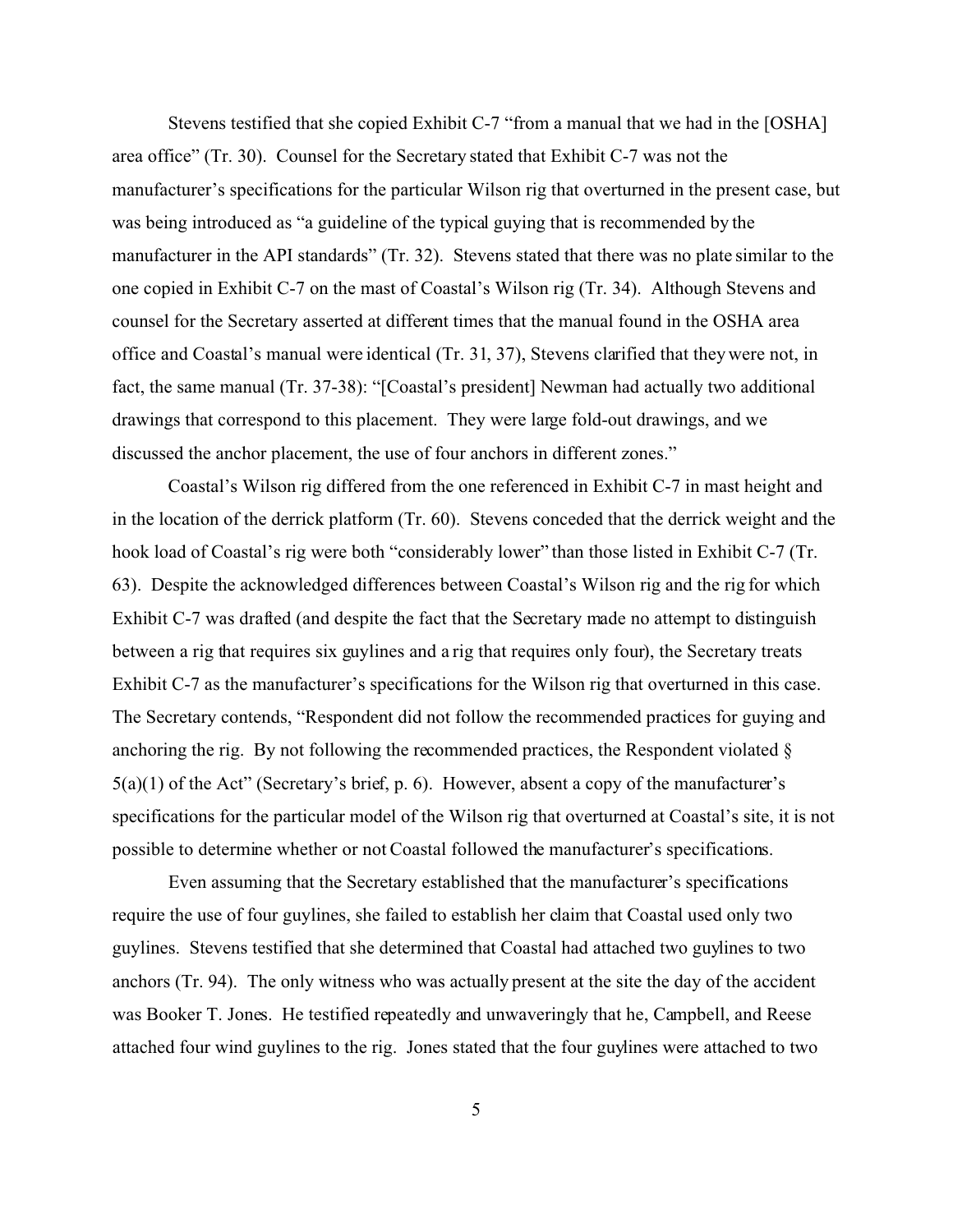anchors. One set of two guylines was attached to the front of the rig, and the other set of two guylines was attached to the back. Each set came down to one anchor, forming a "V" shape (Tr. 161, 172, 183-184, 186, 198).

The Secretary attempted to impeach Jones's testimony by using a statement that Jones had given to Stevens on March 31, the day after the accident. Coastal questioned the accuracy of the statement, noting that Stevens wrote the statement and that Jones said he did not read the statement before signing it (Tr. 196). The written statement does not, however, contradict Jones's testimony at the hearing. The statement reads, in pertinent part (Exh. C-10, emphasis added):

Used sledge hammer to drive rod for *anchor*, Larry or Kenny may have put that *one* in over by the tree.

The Secretary argues that Jones's use of the word "one" reveals that only one guyline was used on each side. But the only logical inference from the statement is that Jones was referring to an anchor, not a guyline, when he said "that one." The only antecedent for the word "one" is "anchor"<sup>1</sup>

The Secretary also relies on two photographs Stevens took of the pine tree that Coastal used for one of its anchors (Exhs. C-5, C-6). Exhibit C-5 shows a chain wrapped around the pine tree. Because there is only one chain, the Secretary asserts that this proves that the pine tree anchored only one guyline. Jones testified without contradiction that Coastal's crew had looped one chain around the pine tree and then attached the two guylines to the chain. The photograph shows only the chain (Tr. 162).

Judge Spies: I'll overrule the objection.

Stevens: OSHA's position is that this particular rig would have needed *four ancho rs.* 

<sup>&</sup>lt;sup>1</sup> This is not the only time that Stevens and the Secretary seemed to confuse "anchor" with "guyline," or at least use them interchangeably. At one point, with Stevens on the stand, counsel for the Secretary responded to an objection raised by Coastal. This exchange followed (Tr. 38, emphasis added):

Secretary's Counsel: The document pretty much spelled out the guying patterns, although I think we've gotten off--because all the objections, we've gotten off my original question which was, I was asking her what OSHA's position would be in relation to whether or not *additional guylines* would have been helpful to prevent the mast from collapsing, and then we got an objection, but she never really answered that question.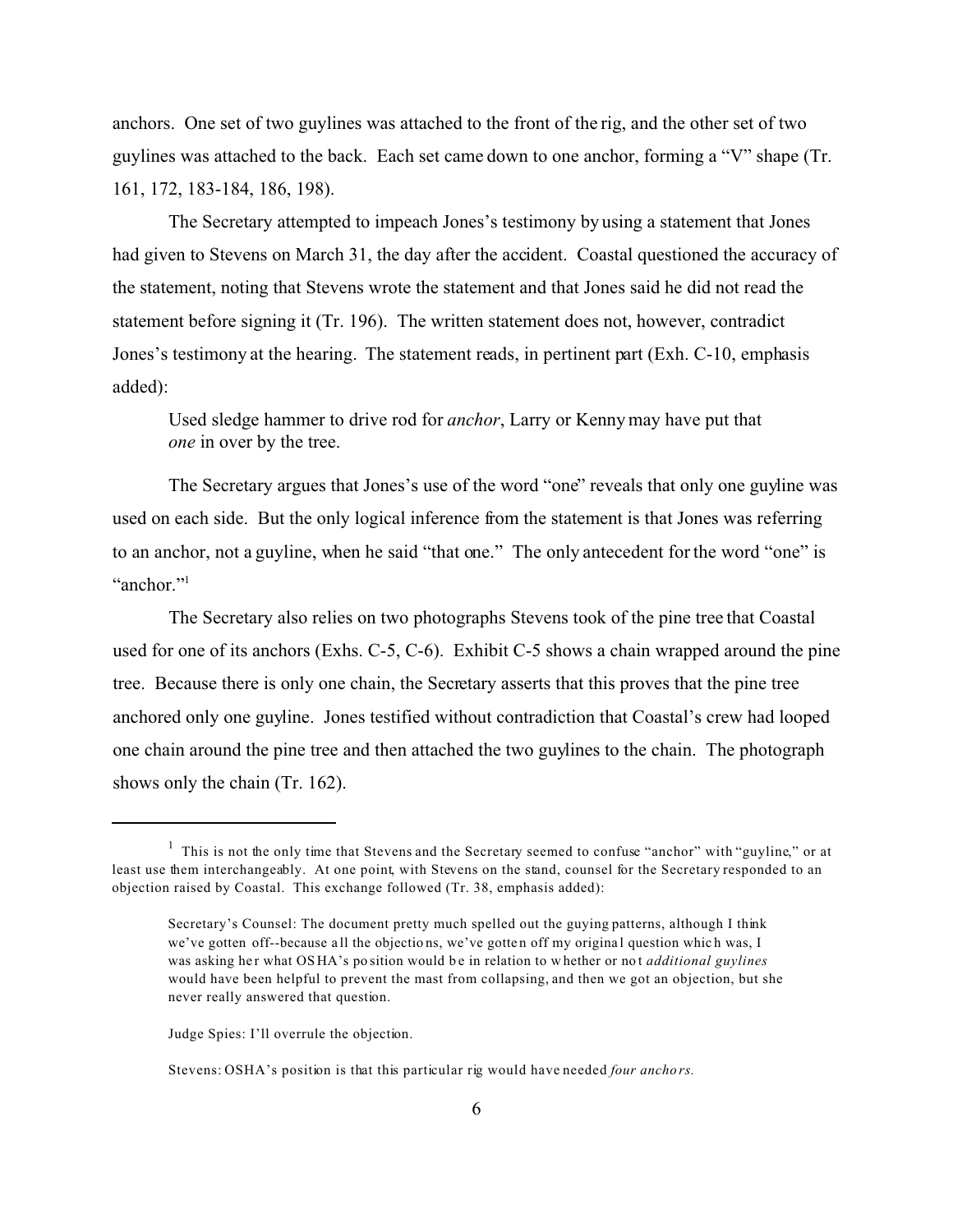The Secretary has failed to establish either that the manufacturer of the Wilson rig required the use of four guylines for the particular model used by Coastal, or that Coastal did not use four guylines.

# **Anchors**

API RP 54 § 8.4.4 provides in pertinent part (Exh. C-4):

Guyline ground anchors should be expanding type anchors, concrete deadmen, or any other type that provides the holding strength required for the anticipated service conditions. Soil conditions, terrain, and use of surrounding land will determine the most applicable type anchor.

Stevens stated that the manufacturer's manual for the Wilson rig "calls for anchors in four locations" (Tr. 37). As noted above, the manual for the Wilson rig model in question was not adduced at the hearing. The record contains no evidence that the rig's wind guylines should have been anchored in four places rather than two.

The Secretary also asserts that it was unacceptable for Coastal to use a pine tree for one of its anchors and that the ground conditions were not suitable for holding the other anchor, a metal stake. The only evidence the Secretary has to support this theory is the testimony of Stevens, who gave her opinion that these anchors were inadequate. Stevens conceded that she had no experience in the oil field industry in general, nor in the specialized field of oil well servicing. She had inspected one well servicing rig prior to her inspection in this case (Tr. 53-54).

Coastal president Steve Newman had worked in the oil well servicing industry for 25 years at the time of the hearing (Tr. 110). He stated that it was recognized industry practice to use trees as anchors for guylines attached to well servicing rigs (Tr. 120-121). Jones, who has worked in the oil well servicing industry since 1973, also stated that it was industry practice to use trees as anchors (Tr. 164-165). Both Newman and Jones believed the metal stake was an appropriate anchor to use considering the ground conditions (Tr. 124, 165).

The Secretary perhaps would have benefited from expert testimony relating to adequate anchors for guylines attached to well servicing rigs. As the record stands, the Secretary has presented no evidence that the anchors at the Allen well site were used in contravention of either the rig manufacturer's specifications or recognized industry practice.

Item 1 is vacated.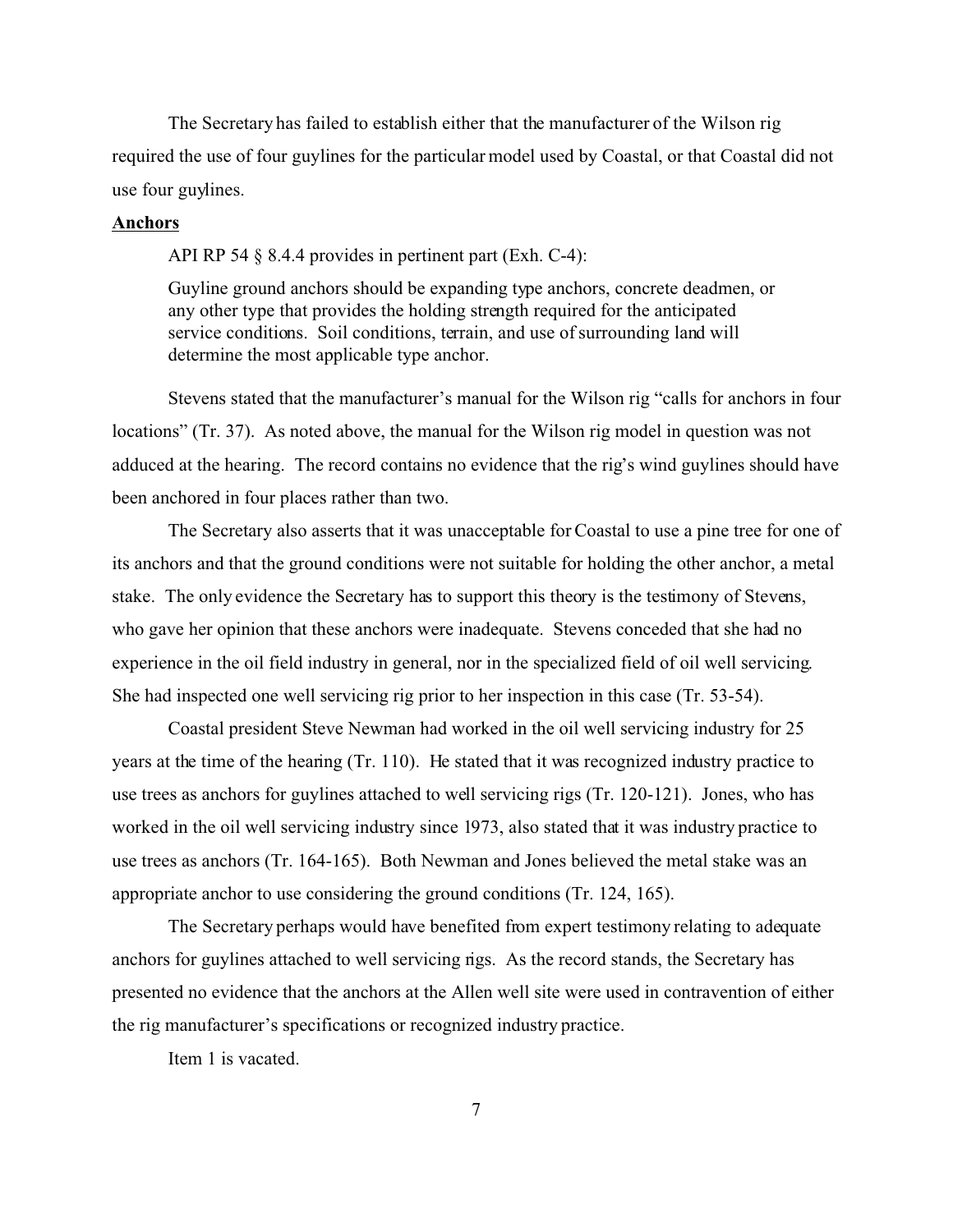#### **Item 2: Alleged Serious Violation of § 5(a)(1)**

The Secretary alleges in the citation that Coastal's employees were exposed to:

The hazard of fire and explosion due to the failure to erect a Geronimo Emergency Escape Line with a properly installed Geronimo Emergency Escape Device at the Allen well on March 20, 2000, where the Wilson Mogul 42 workover rig, SN 10498 was in service and employee was working on the pipe racking board/monkeyboard approximately 55 feet above ground.

The first element that the Secretary must prove in a  $\S$  5(a)(1) case is that a workplace condition or activity presented a hazard. The hazards identified by the Secretary to which Coastal's employees were exposed by the failure to erect an escape line are "fire and explosion." "Hazard recognition may be shown by either the actual knowledge of the employer or the standard of knowledge in the employer's industry--an objective test." *Kokosing*, 17 BNA OSHC at 1873.

Coastal contends that no hazard of fire or explosion existed at the well site. Coastal argues (Coastal's brief, pp. 19-20; emphasis in original; citations to transcript of Newman's testimony added):

The only possible source of a fire or explosion at the site was the live well head (*i.e.*, a well under pressure) when Coastal arrived. However, Coastal's crew then proceeded to **kill the well**, *i.e.*, eliminate all pressure in the well bore by pumping brine water into the well bore (Tr. 145-146). Killing the well ensures that "the well doesn't flow" on the men at the site; the process keeps any flammable fluids or hydrocarbons from exiting the well (Tr. 146).

The killing process indicates that the well at the site was safe, with no danger whatsoever of any fire or explosion (Tr. 147). Indeed, the well had negative pressure after Coastal killed the well--the well had gone to a suction after the killing (Tr. 176-177). No gas or hydrocarbons could have escaped from the well bore, as the fluids Coastal put into the well were heavier than the gas or hydrocarbons, which simply could not punch their way through the heavier brine to get to the surface (Tr. 155).

Even if one were dubious that the method used to "kill" the well actually eliminates the hazard of fire and explosion, the Secretary offered no contradictory evidence to Coastal's position. Stevens did not appear to be familiar with the technical aspects or the consequences of killing the well (Tr. 74-77). Again, the Secretary may have helped herself by presenting expert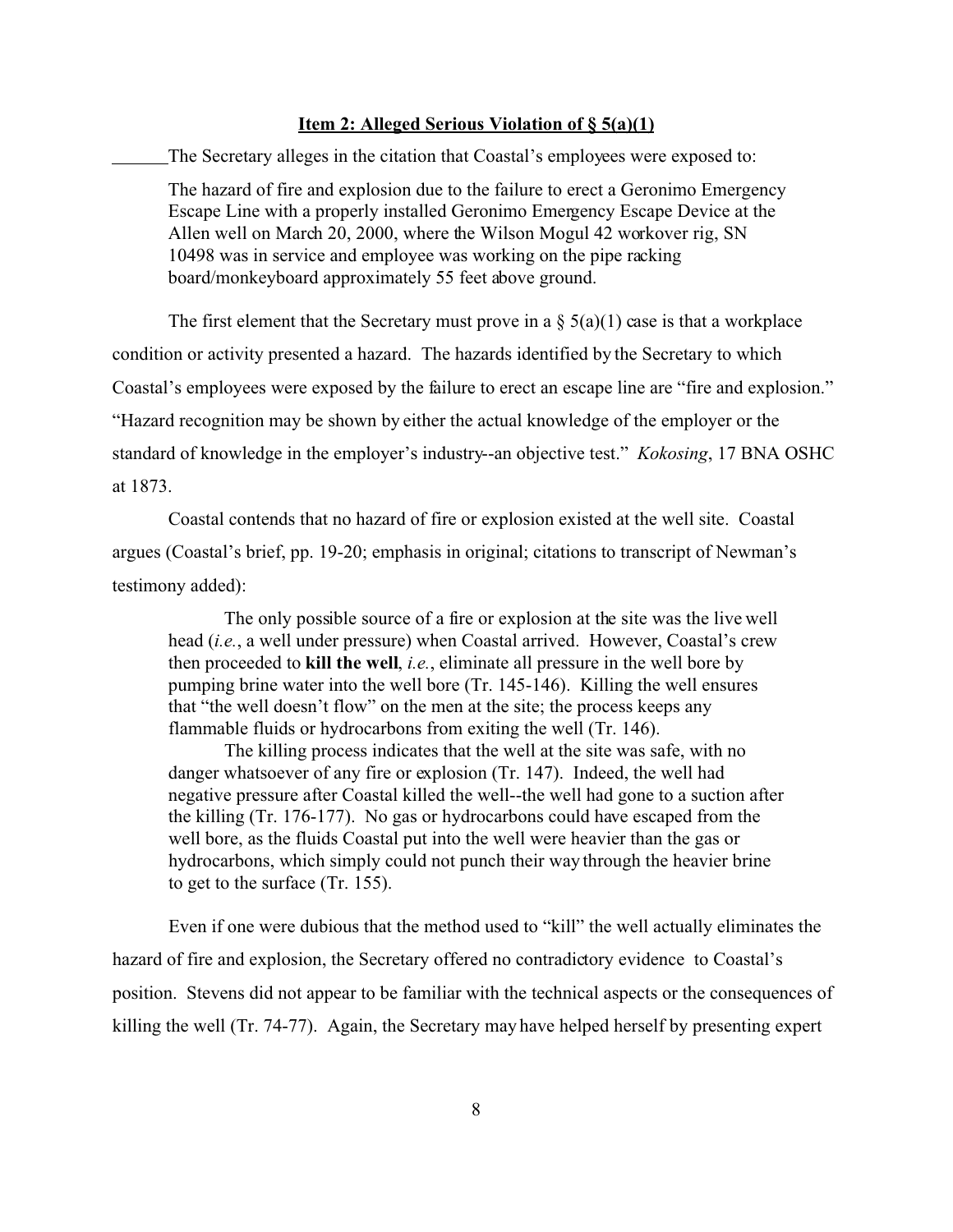testimony on this issue. She did not, and the undersigned is left with the unrebutted testimony of Newman, an experienced veteran of the oil well servicing industry.

The Secretary has failed to show that a hazard of fire or explosion existed. Item 2 is vacated.

# **Item 3b: Alleged Serious Violation of § 1910.151(b)**

The Secretary alleges that Coastal committed a serious violation of § 1910.151(b), which provides:

In the absence of an infirmary, clinic, or hospital in near proximity to the workplace which is used for the treatment of all injured employees, a person or persons shall be adequately trained to render first aid. Adequate first aid supplies shall be readily available.

The Secretary has the burden of proving her case by a preponderance of the evidence.

In order to establish a violation of an occupational safety or health standard, the Secretary has the burden of proving: (a) the applicability of the cited standard, (b) the employer's noncompliance with the standard's terms, (c) employee access to the violative conditions, and (d) the employer's actual or constructive knowledge of the violation (*i.e.,* the employer either knew or, with the exercise of reasonable diligence could have known, of the violative conditions).

*Atlantic Battery Co.,* 16 BNA OSHC 2131, 2138 (No. 90-1747, 1994).

Coastal does not dispute that there was no infirmary, clinic, or hospital in proximity to the Allen well site. The well was approximately 6 to 8 miles from the closest hospital. To get to the site, the crew had to turn off the interstate highway onto a county road, then onto a dirt road, and then drive across a private pasture and through a gate (Tr. 47). After the rig overturned, the truck was pinned beneath it so that Jones, the only crew member not injured in the accident, had to walk to the road and flag down a vehicle for help (Tr. 48). Compliance with the cited standard requires that at least one of the crew members be adequately trained to render first aid.

Coastal claims that two of its crew members, Jones and Campbell, had received first aid training while working for Well Tech, another oil well servicing company. The Secretary established that it was more likely than not that none of the crew members had received adequate first aid training.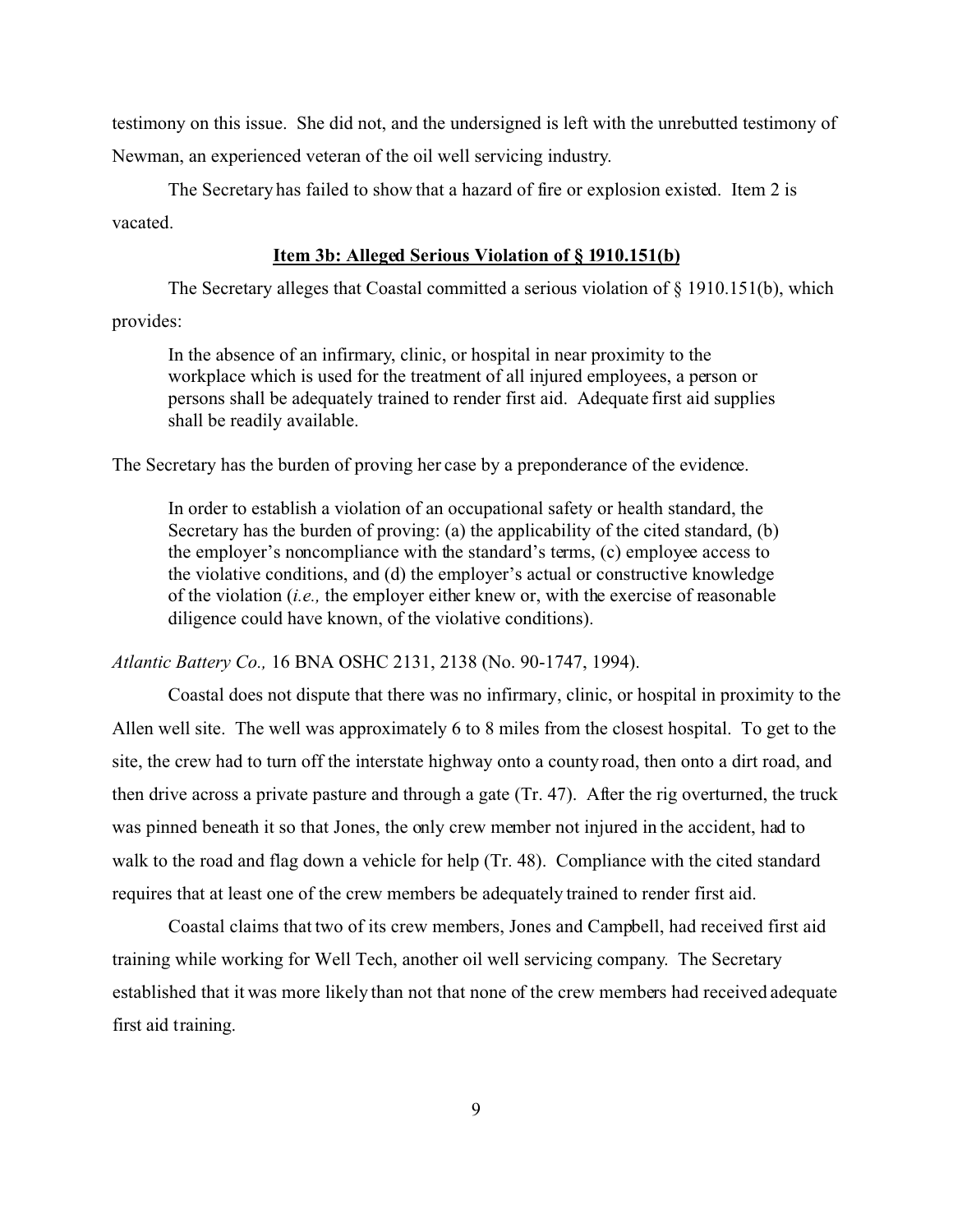During the OSHA inspection, Newman told Stevens that he was not aware of any of his crew members having been trained in rendering first aid. Jones also told Stevens that he had received no first aid training (Tr. 47, 87). Stevens acknowledged that if any of the crew members had received first aid training and a Red Cross certification card while working for another company, Coastal would not be in violation of § 1910.151(b).

At the hearing, Newman stated that the members of the crew that were at the Allen well the day of the accident had worked with him for "close to ten years," including a period of time when they had all worked for Well Tech (Tr. 127). Newman testified that Campbell and Jones received first aid training and certificate cards while at Well Tech (Tr. 127-128). Jones stated that he had worked at Well Tech for approximately 5 years. Given the chronology of his work history, it would appear that he was at Well Tech during the early 1990s (Tr. 158-159). While at Well Tech, Jones stated, he and Campbell had taken first aid training together and had received certificate cards (Tr. 159-160). When asked what happened to his card, Jones replied, "I ripped it in the oil fields. The water got it wet so many times, it just ate it away, and I just throwed it away" (Tr. 160).

When cross-examined on his training, Jones became vague and evasive in his responses. He first stated that he had received training in 1981 or 1982. When confronted with the fact that he was not at Well Tech during those years, Jones stated that he may have said the wrong year (Tr. 174-175). Jones's demeanor became defensive and his answers were non-responsive (Tr. 175-178):

Q.: What did you do to render first aid on that day the rig collapsed?

A.: I can't hear you.<sup>2</sup>

Q.: What did you do to render first aid to your fellow coworkers the day that the rig collapsed?

A.: What did I do? I can't hear you.

<sup>&</sup>lt;sup>2</sup> It is noted that Jones's difficulty in hearing the questions posed by counsel for the Secretary was markedly more pronounced when he was being cross-examined on the training issue than when being questioned regarding other issues.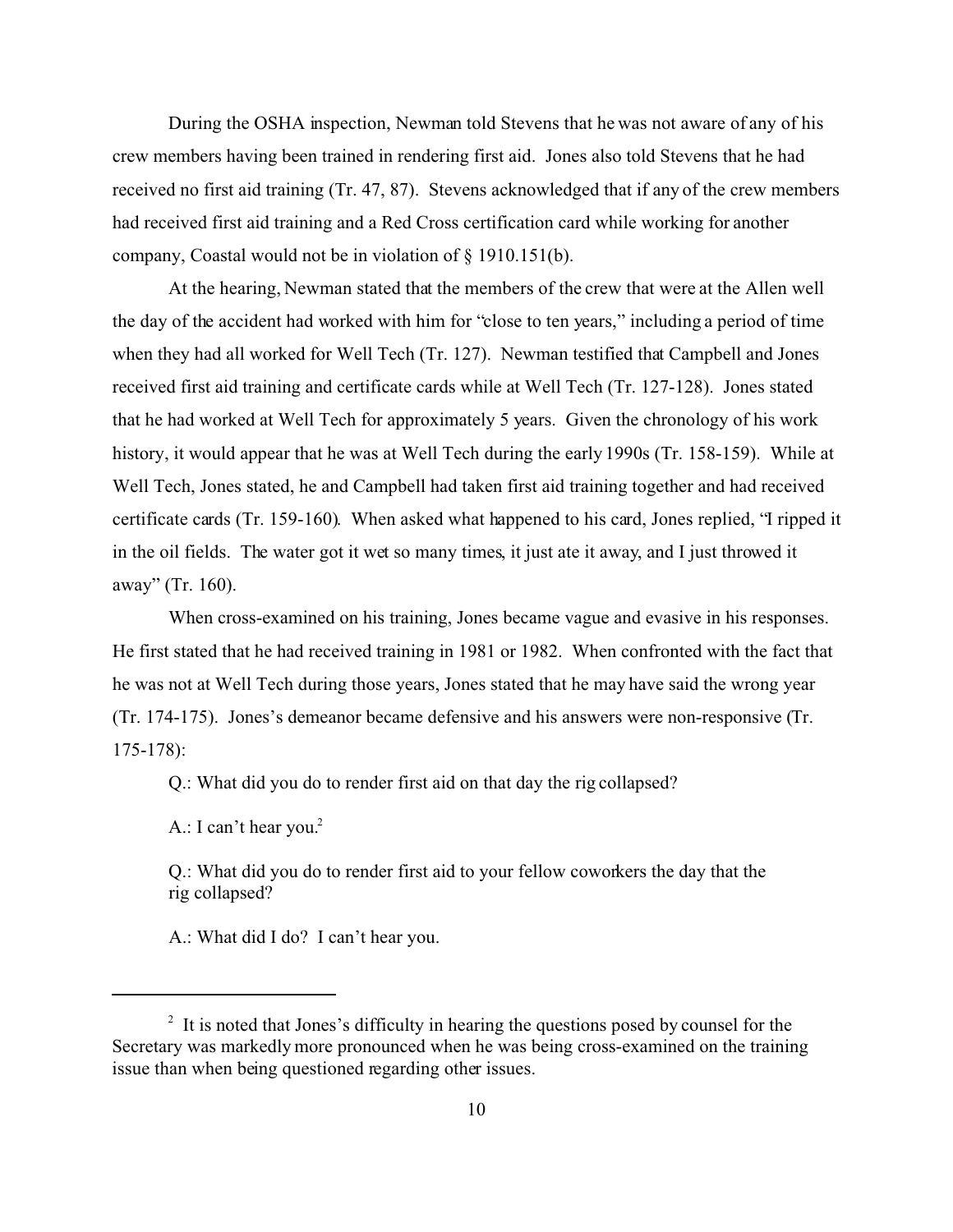Q.: What did you do the day the rig collapsed in terms of rendering first aid to your coworkers?

A.: What did I do?

Q.: Yes.

A.: I went around and got the operator out of the way from the rig, and I went around to the other side and looked for the derrickman. I couldn't find him right then. And, I ran back around there again, and I found him laid underneath the derrick. . . .

Q.: Did you do anything in first aid? Did you perform any kind of first aid to the two coworkers?

A.: I don't believe it would of did any good.

Q.: My question was, did you?

A.: Huh?

Q.: Did you?

A.: No, I did not. \* \* \*

Q.: From your first aid training, what did you learn you should do for people in that situation?

A.: I can't hardly hear you.

Q.: What did you learn from your first aid training that you should do for people who are injured as your coworkers were?

A.: Coworkers? Give them mouth-to-mouth and give them something like to cover their heads or something like that; what to do to them.

Q.: What is that it that you should do?

A.: Huh?

Q.: What is it that you should do for people in that situation? You said mouth-tomouth and you said--then I couldn't understand what you said next after you said mouth-to-mouth.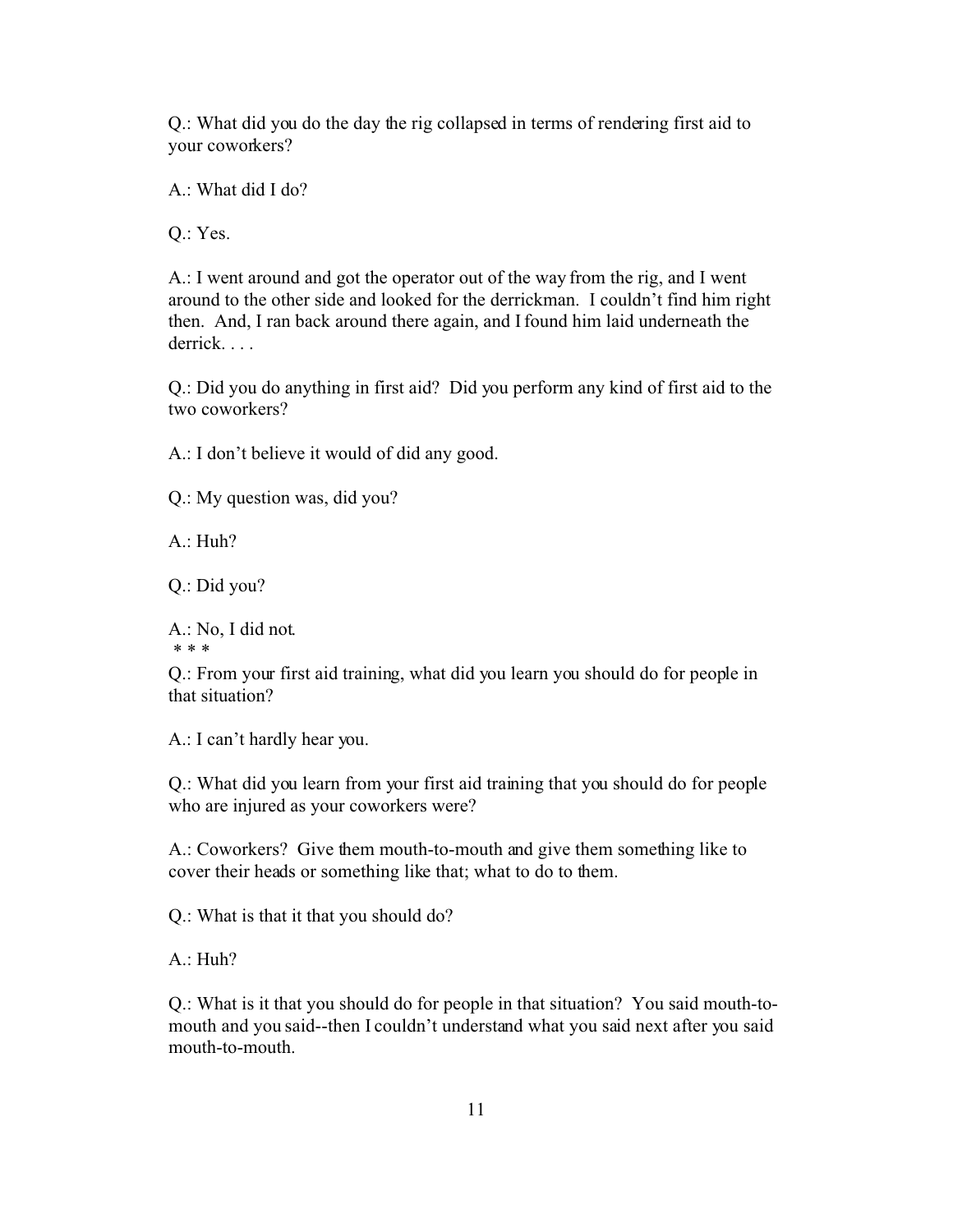A.: You asked what could I do for him?

Q.: For either one of those employees that was injured on that day, what from your first-aid training did you learn you should do?

A.: Well, it's been so long, I forgot it.

Coastal's position on this issue is undermined by the lack of credibility of Jones's testimony on the training issue, as well as the implausibility of Newman's statements. Newman attempted to blame Stevens's perception that Coastal did not have trained employees on the site on semantics (Tr. 128):

Q.: Did the compliance officer ask you if these people had had training?

A.: Yes, sir.

Q.: What was the question?

A.: "Have you trained your people in first aid?"

Q.: And, I suppose your answer was you had not?

A.: I had not.

Q.: Did she go any further than that?

A.: No, sir.

This questionable rationale for failing to inform Stevens that Coastal's employees had

received training was weakened upon cross-examination (Tr. 140-142):

Q.: Why is it that when Ms. Stevens asked you specifically about first aid training, you didn't tell her they have been trained?

A.: I assumed that Ms. Stevens meant had I furnished them training, and as I recall, I think that's what she asked me, had I furnished them training at my company? \* \* \*

Q.: Did you ever later in communications with Ms. Stevens mention to her about the training?

A.: No, ma'am.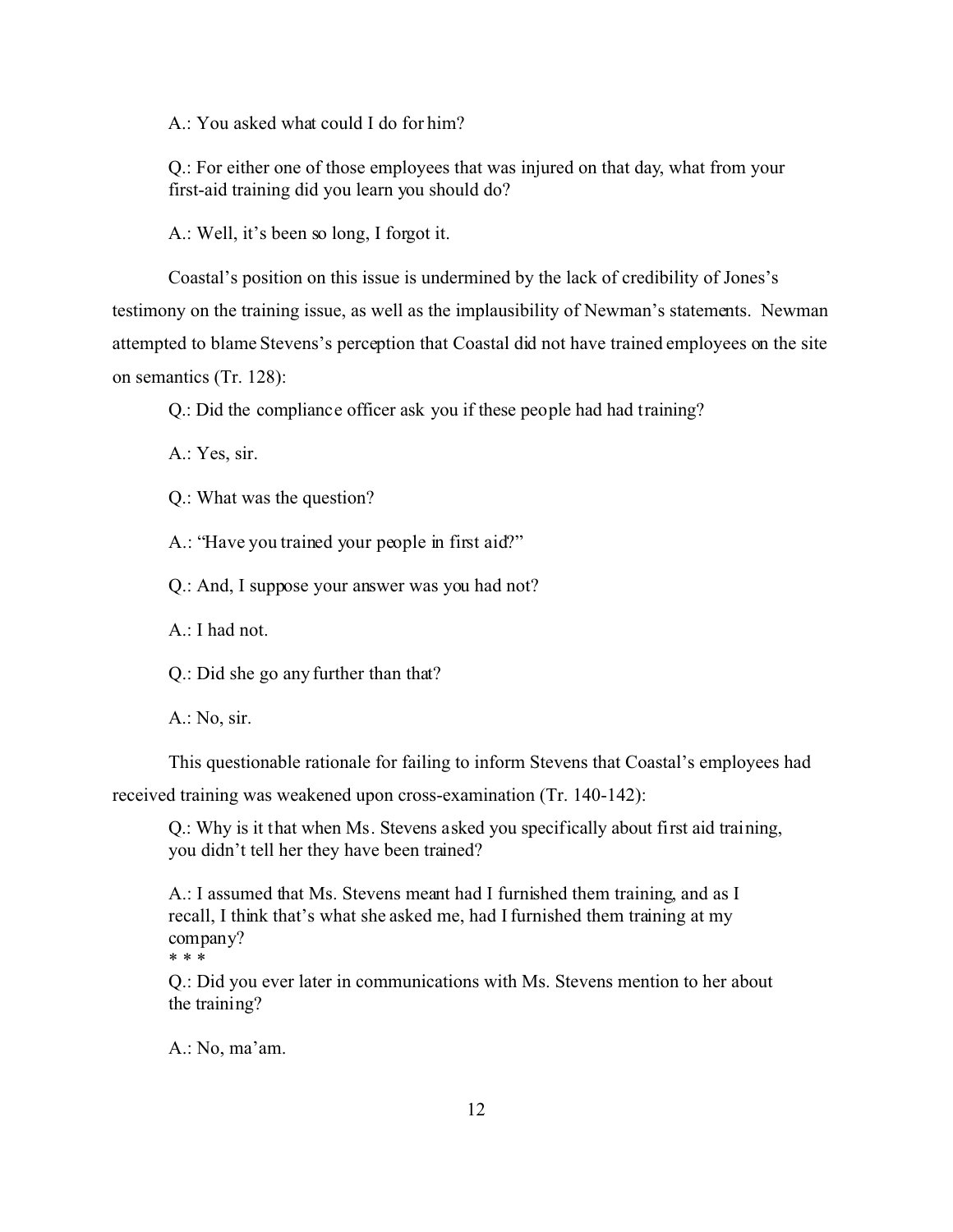Judge Spies: Did she talk to you in what she would call a closing conference and tell you what she thought the violations were?

A.: I'm sorry?

Judge Spies: Did she have something with you that she might call a closing conference where she tells you what the violations are in her opinion?

A.: We had a closing conference.

Judge Spies: Did she bring up the fact that she didn't think anyone was trained?

A.: No, ma'am. She asked me, as I previously stated, had I not furnished safety training and I said, "no," because I had not.

Q.: When you received the citation, why didn't you tell the OSHA Jackson Area Office that your employees were, in fact, trained; that they had received first-aid training?

A.: Why didn't I call the office and tell them?

Q.: Yes.

A.: I didn't think about it.

Newman's failure to inform Stevens during her inspection that Jones and Campbell had received training, and Jones's equivocation (and lack of familiarity with basic principles of first aid) raise doubts about Coastal's claim that any such training took place. The citation was issued on July 13, 2000. The hearing was held more than 6 months later, on January 24, 2001. During that time, Coastal could have contacted either Well Tech or the local Red Cross chapter to secure documentation of Jones's training.

The undersigned finds Stevens's testimony that Newman told her he was unaware of any training provided to Coastal's crew and that Jones told her that he had not received first aid training to be credible. The undersigned does not credit Newman's testimony that he misunderstood Stevens's question, nor does she credit Jones's claim that he had received first aid training from Well Tech. Failure to provide first aid training to employees who are working in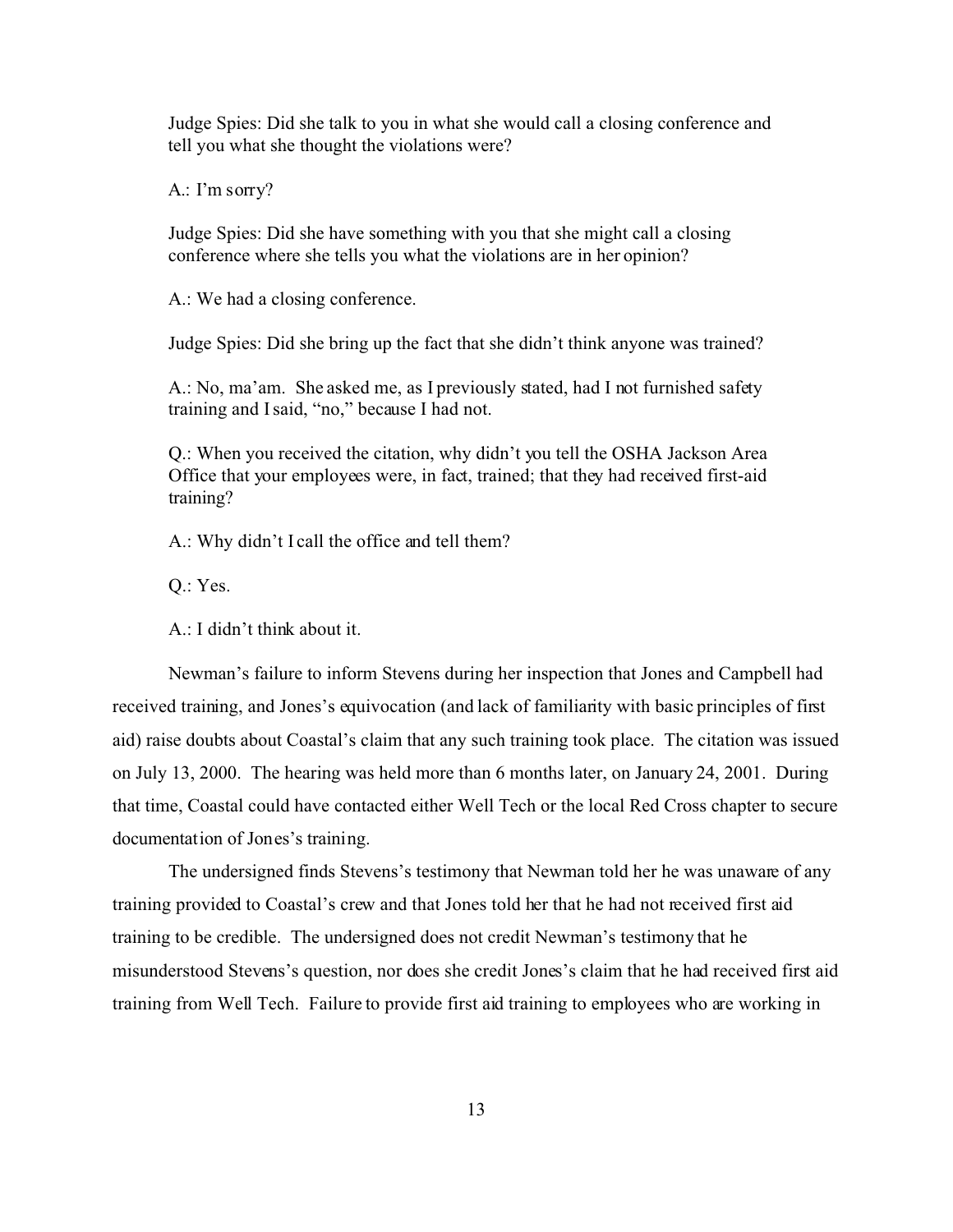an area remote from a hospital, infirmary, or clinic could mean the difference between life and death for an injured employee. Item 3b is affirmed as serious.

## **Penalty Determination**

The Commission is the final arbiter of penalties in all contested cases. In determining an appropriate penalty, the Commission is required to consider the size of the employer's business, history of previous violations, the employer's good faith, and the gravity of the violation. Gravity is the principal factor to be considered.

Coastal employed 15 employees at the time of the accident (Tr. 51). No evidence was presented regarding whether Coastal had a history of OSHA violations. Coastal's failure to provide its own first aid training for its employees, or to keep records of employees who may have been trained on previous jobs shows a lack of good faith on Coastal's part. The gravity of the violation is high. An injured employee in a remote location, without radio or telephone contact available, could die or sustain more serious injuries in the absence of a person trained to administer mouth-to-mouth resuscitation or CPR, to stop bleeding, to treat shock, or to perform other skills taught in a basic first aid course. It is determined that a penalty of \$2,000.00 is appropriate for the violation of § 1910.151(b).

# **FINDINGS OF FACT AND CONCLUSIONS OF LAW**

The foregoing decision constitutes the findings of fact and conclusions of law in accordance with Federal Rule of Civil Procedure 52(a).

#### **ORDER**

Based upon the foregoing decision, it is hereby ORDERED that:

- 1. Item 1, alleging a serious violation of  $\S(5(a)(1))$ , is vacated, and no penalty is assessed;
- 2. Item 2, alleging a serious violation of  $\S$  5(a)(1) is vacated, and no penalty is assessed;
- 3. Item 3a, alleging a serious violation of  $\S$  5(a)(1), is withdrawn by the Secretary, and no penalty is assessed; and